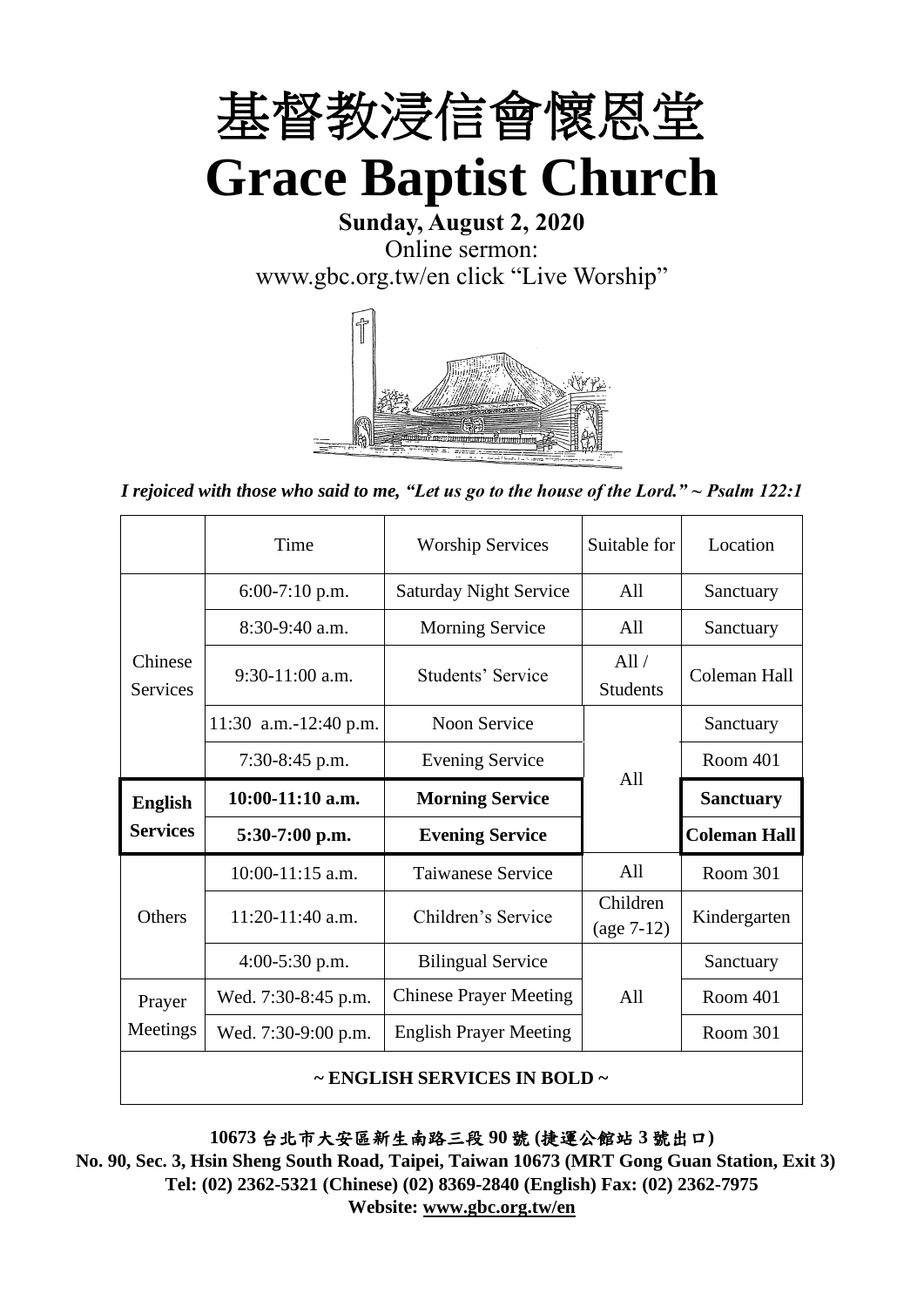#### **Welcome to Grace Baptist Church English Congregation. Thank you for choosing to worship with us and celebrate the glory of our Lord.**

|                                     |                                    | Morning Worship Service - 10:00 a.m.                                                                            |                             |
|-------------------------------------|------------------------------------|-----------------------------------------------------------------------------------------------------------------|-----------------------------|
|                                     |                                    | Sunday, August 2, 2020 (Sanctuary)                                                                              |                             |
| Prelude                             |                                    |                                                                                                                 | Monica Kong                 |
| Greeting/Prayer                     |                                    |                                                                                                                 | Cherrie Lim                 |
|                                     | Worship through Music              | "Let It Be Jesus"                                                                                               |                             |
| <b>Pastoral Prayer</b>              |                                    |                                                                                                                 | <b>Pastor Nick Brideson</b> |
|                                     | Worship through Music              | "The Family Prayer Song"<br>"I Sing Praises"                                                                    | Cherrie Lim                 |
| <b>Offertory Prayer</b>             |                                    |                                                                                                                 | Paul Han                    |
|                                     | Tithes and Offerings/Special Music | "Amazing Grace"                                                                                                 | Handbell Choir              |
| Doxology                            |                                    |                                                                                                                 |                             |
| Lord's Supper                       |                                    |                                                                                                                 |                             |
| Missions Offering                   |                                    |                                                                                                                 |                             |
| Pray for Our Church                 |                                    |                                                                                                                 | Minister Priscilla Liao     |
| <b>Scripture Reading</b><br>Message |                                    | Ephesians 3:14-21<br>We Pray for One Other                                                                      | <b>Pastor Nick Brideson</b> |
| <b>Response Song</b>                |                                    | "We Are Called to Be God's People" - #390                                                                       |                             |
| Benediction                         |                                    |                                                                                                                 |                             |
| Welcome                             |                                    |                                                                                                                 |                             |
| <b>Closing Song</b>                 |                                    | "As the Lord Is with Us"                                                                                        | Cherrie Lim                 |
| Postlude                            |                                    |                                                                                                                 | Monica Kong                 |
| Wear a mask                         |                                    |                                                                                                                 |                             |
| before entering<br>the Cry Room.    |                                    | Nursery care is available in the "Cry Room" at the back of the Sanctuary<br>during the Morning Worship Service. |                             |
|                                     |                                    |                                                                                                                 |                             |
|                                     |                                    |                                                                                                                 |                             |
|                                     |                                    | Evening Worship Service - 5:30 p.m.                                                                             |                             |
|                                     |                                    | Sunday, August 2, 2020 (Sanctuary)                                                                              |                             |
| Prelude                             |                                    |                                                                                                                 | Michael Tsai                |
| Prayer                              | Worship through Music              | "Hear the Call of the Kingdom"                                                                                  | Minister Kevin Wang, Leader |
| Greeting                            |                                    |                                                                                                                 | Minister Priscilla Liao     |
| <b>Pastoral Prayer</b>              |                                    |                                                                                                                 | <b>Pastor Nick Brideson</b> |
|                                     | Worship through Music              | "How Deep the Father's Love for Us" Minister Kevin Wang, Leader                                                 |                             |
|                                     |                                    | "Jesus There's No One Like You"                                                                                 |                             |
| <b>Offertory Prayer</b>             |                                    | "Sovereign"                                                                                                     | <b>Cesar Gonzalez</b>       |
| Tithes and Offerings                |                                    |                                                                                                                 |                             |
| Lord's Supper                       |                                    |                                                                                                                 |                             |
| <b>Missions Offering</b>            |                                    |                                                                                                                 |                             |
| Pray for Our Church                 |                                    |                                                                                                                 | Minister Priscilla Liao     |
| <b>Scripture Reading</b>            |                                    | Ephesians 3:14-21                                                                                               |                             |
| Message<br><b>Response Song</b>     |                                    | We Pray for One Other<br>"Once Again"                                                                           | <b>Pastor Nick Brideson</b> |
| <b>Closing Prayer</b>               |                                    |                                                                                                                 |                             |
| Welcome                             |                                    |                                                                                                                 |                             |
| Closing Song<br>Postlude            |                                    | "Hear the Call of the Kingdom" Minister Kevin Wang, Leader                                                      | Michael Tsai                |
|                                     |                                    |                                                                                                                 |                             |

⚫ To become a house of prayer

⚫ Through prayer, to build the body of Christ

⚫ From the body, to do the work of mission in Taipei, Taiwan, and neighboring countries *"but you will receive power when the Holy Spirit has come upon you; and you shall be My witnesses both in Jerusalem, and in all Judea and Samaria, and even to the remotest part of the earth." -* Acts 1:8 (NASB)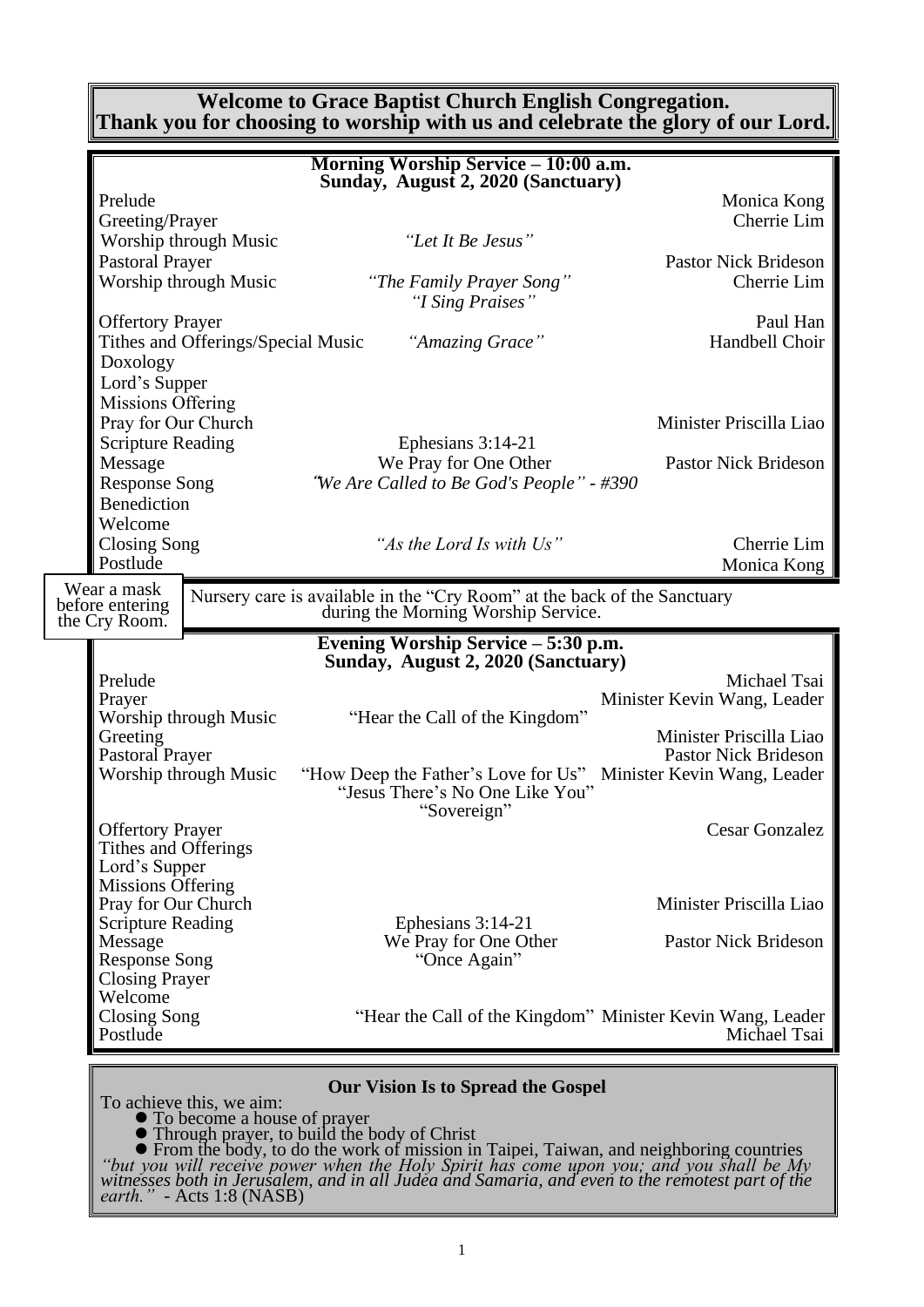#### **Sermon Topic: We Pray for One Other Scripture: Ephesians 3:14-21**

**Speaker: Pastor Nick Brideson August 2, 2020** 

#### **Scripture: Ephesians 3:14-21 (NASB)**

 $14$  For this reason I bow my knees before the Father,  $15$  from whom every family in heaven and on earth derives its name, <sup>16</sup> that He would grant you, according to the riches of His glory, to be strengthened with power through His Spirit in the inner man,  $17$  so that Christ may dwell in your hearts through faith; and that you, being rooted and grounded in love,

 $18$  may be able to comprehend with all the saints what is the breadth and length and height and depth, <sup>19</sup> and to know the love of Christ which surpasses knowledge, that you may be filled up to all the fullness of God.

 $20$  Now to Him who is able to do far more abundantly beyond all that we ask or think, according to the power that works within us,  $21$  to Him be the glory in the church and in Christ Jesus to all generations forever and ever. Amen.

**Notes:**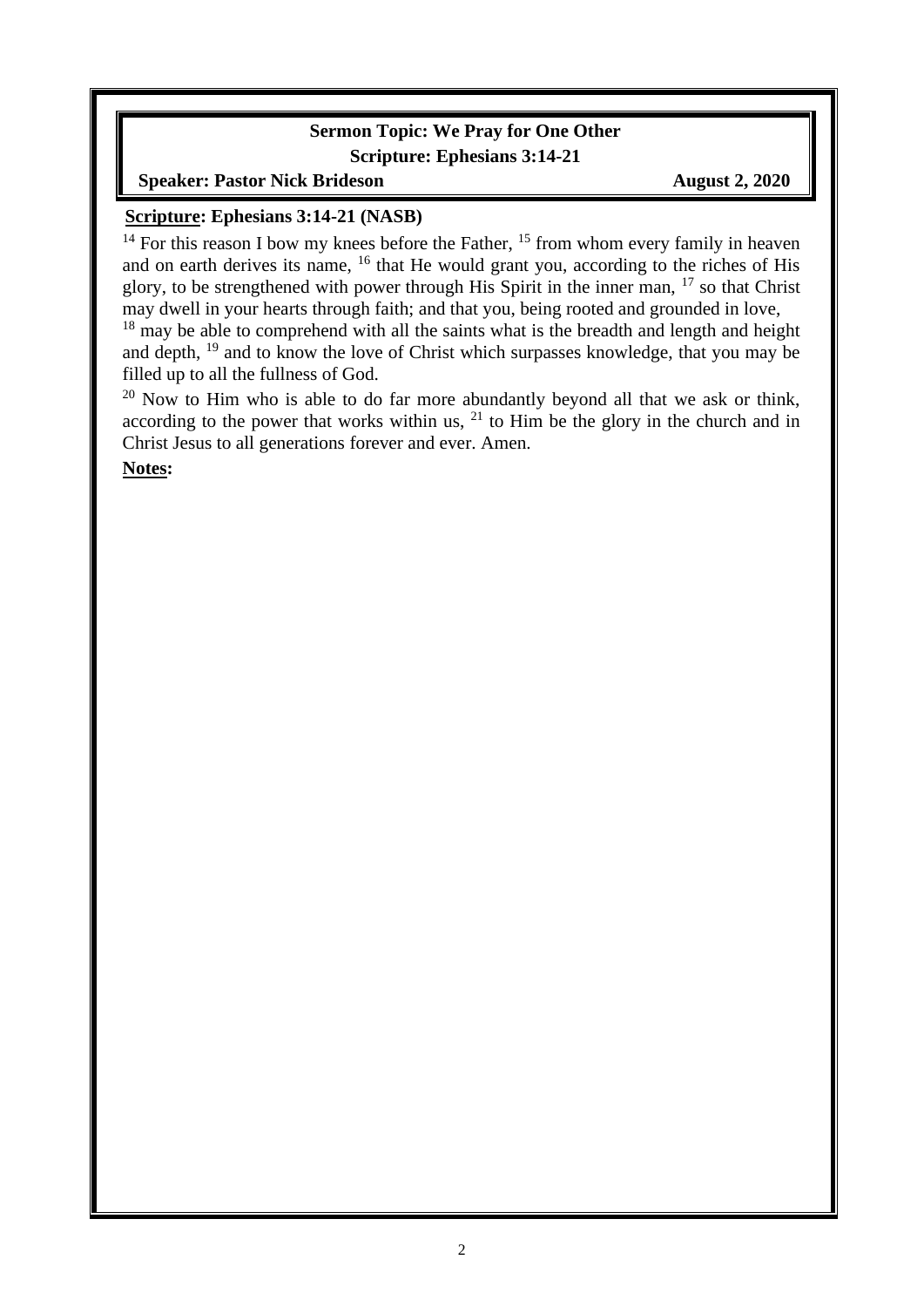### **Wednesday Night Prayer Meeting**

*"My house shall be called a house of prayer" (Matthew 21:13)*

Let us be a church of prayer. Come and pray with brothers and sisters in Christ 7:30 - 9:00 p.m. every Wednesday in Room 301. Go directly to the physical Prayer Meeting or email Minister Priscilla (priscilla@gbc.org.tw) for how to join the Zoom Prayer Meeting. Email prayer requests to Minister Priscilla.

Prayer Focus for this coming Wednesday:

| 1st Week                       | 2nd Week               | 3rd Week        | 4th Week | 5th Week  |
|--------------------------------|------------------------|-----------------|----------|-----------|
| <b>Caring/Healing/Families</b> | <b>Church Ministry</b> | <b>Missions</b> | The Lost | The World |

#### **NEW Alpha Course New Cycle:** Cycle **Starts TODAY**

Alpha Course is especially suited for non-Christians, but anyone who wants to know more about Christianity is welcome to attend. Our next new class cycle will start TODAY from 11:30 a.m. in the Calvary Room. (Take the stairs by the front desk, 2.5th floor.)

Please invite your non-Christian friends and family members for the class and talk about the meaning of life.

#### **Evening Ushers Needed**

The Usher Team greets people, helps them to find seats, collects the offering, and helps facilitate the Lord's Supper. If you are interested in serving the Lord with the Evening Usher Team, please contact the leader, Vicky Kuo, for more information at [asiaglobe999@gmail.com](mailto:asiaglobe999@gmail.com)



### **COVID-19 Precautions**

#### **Precautions inside GBC:**

- Temperatures will be taken when you enter GBC. (Please enter through GBC front door. Back door is for exit only.)
- All people must wear masks and sanitize hands
- No buffet-style food in groups/meetings inside GBC (Only lunch boxes or food in sealed packages. Drinks must be in individual containers.)
- Fill out the seating form when joining a worship service. Family members can sit together and fill out one form with one seat number to include all members.
- Take your bulletin home or put it in boxes marked "Bulletin RECYLE".
- No one should attend GBC who has been out of Taiwan in the last 2 weeks.
- See a doctor if you have a fever and cough.

#### **General Precautions :**

The government asks ALL people to NOT travel overseas. ALL people who arrive in Taiwan from overseas MUST self-quarantine for 14 days. During your quarantine, GBC welcomes you to join our worship via the Internet.

-------------------------------All meetings should keep an attendance record. The leader should keep the record for at least one month in case it is needed.

Please enter GBC through the front door. GBC back door is for *exit* only. The gate from the coffee deck (next to the sushi restaurant) will be open for people leaving GBC immediately after the morning service.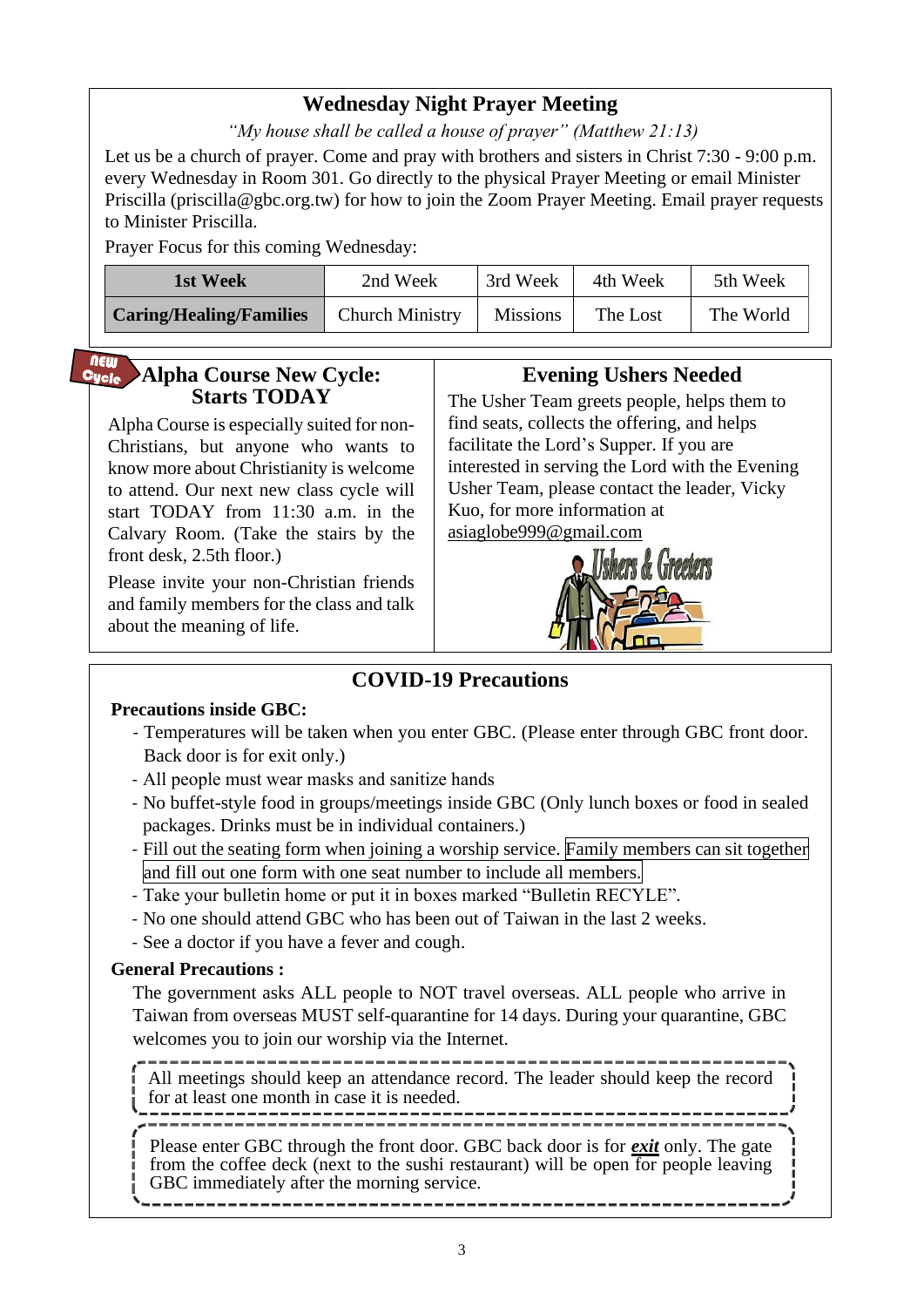# **Thursday Night Bible Study Group New Study**

Starting August 6 the Thursday Night Bible Study Group is beginning the Gospel of John with an emphasis on God the Father. Anyone who is interested, please join it directly from 7:30 to 9:00 p.m. in Room 301.

Questions? Please contact the leader, Rod Syverson, through his email:

rod\_syverson@hotmail.com.

#### **Young Adults Fellowship Meets This Saturday, August 8**

The Fellowship is for young adults from the age of 20-35 to study God's Word and grow together. It meets on  $2<sup>nd</sup>$  and  $4<sup>th</sup>$  Saturdays from 10:30 a.m. to 12:00 p.m. in WanFu 22 (next to GBC building). Please join the Fellowship directly.



Neu

*After August 8, the following meeting will be August 29. (Minister Kevin will lead a mission trip on August 22 so has to postpone for that day only.)*

Contact Minister Kevin Wang at kevin@gbc.org.tw if you need more information.

## **Orphanage Ministry**

#### Our next visit: **August 9**

Meet in Room 403 at 1:00 p.m. and leave GBC from the front door at 2:00 p.m. No training is required.

This ministry sends big brothers/sisters (GBC registered members) to an orphanage, to help orphans build their relationship with God and to guide the children to trust Christ as Lord and Savior in the future. The team visits the orphanage every 2nd and 4th Sunday.

*Participants in this ministry must be registered members of GBC.*

#### **Bible Studies for Life Class (online: using Zoom)**

GBC English Congregation has started an online *Bible Studies for Life* (BSfL) class using Zoom. Everyone is welcome.



The class is at 11:30 a.m. to 12:30 p.m. on Sundays. Please contact the leader, Amy Wang to join the class: [awang@kbfaith.com.](mailto:awang@kbfaith.com)

## **AWANA Teachers Needed**

AWANA is our Children's Sunday School Ministry for children from Kindergarten, age 5 (大班), to Grade 6. If you are a baptized



Christian and a registered GBC member and with a heart to serve children, please contact Ming at [minglai88@gmail.com.](mailto:minglai88@gmail.com)

### **Bible Studies for Life Class in Bahasa**

*Bible Studies for Life* Sunday class in Bahasa meets from 11:30 a.m. in Room B03. People coming from all nationalities who speak Bahasa are welcome.



Please go to the class directly if you are interested in joining. Questions? Please contact the leader, Maria Sagita, at: sagitamaria@gmail.com.

### **Preschool Class Teachers Needed**

English Preschool Class is looking for teachers and assistants who can sing songs and tell Bible stories to children age 2-5. The class meets every Sunday from 11:40 a.m. to



12:40 p.m. Training will be provided. If you are a baptized Christian and a registered GBC member who has a heart for children's ministry, please contact Joanna Peng at Joanna1285@hotmail.com.

### **Sacred Music Serving Trainings (In Chinese)**

There will soon be 3 Sacred Music Serving Trainings (Basic Music Theory, Vocal Music Training, Piano Playing), in Chinese, taught by the current Chinese Choir leaders. After the training, the students are expected to serve in choir ministries. Cost applies. Please see Chinese bulletin for details.



**More announcements on page 5**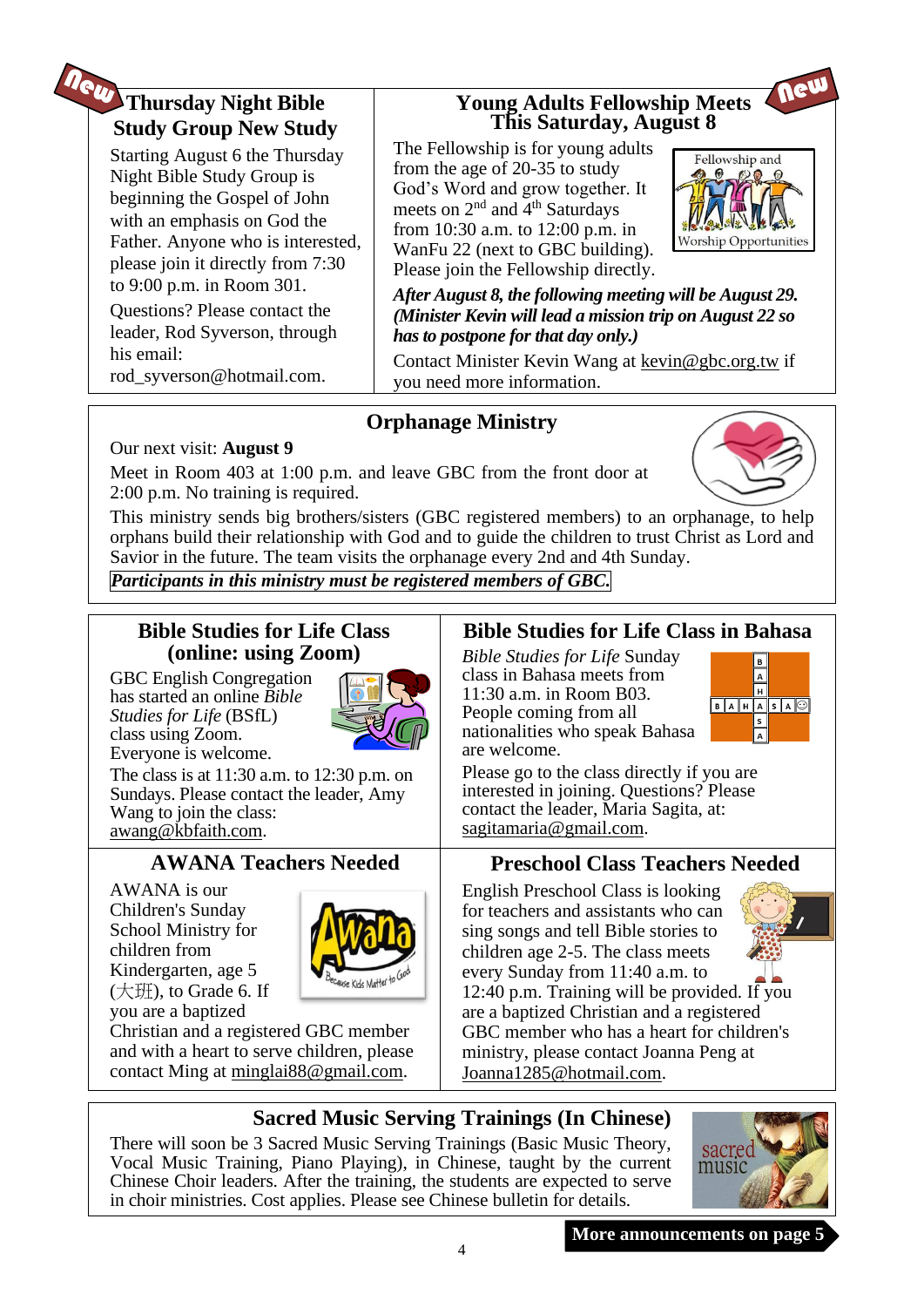#### **Blood Donation on August 30 Scholarship Donation**

Those of us blessed with good health, please come and help others by donating blood on *August 30*:

#### **When/Where:**

9:00 a.m.–5:00 p.m.in front of GBC

#### **Requirements:**

- \* Between 17 and 65 years old
- \* Bring your ID/ARC
- \* Not had hepatitis in
- the last 12 years
- \* Not pregnant



# **- Collected by GBC Scholarship Committee**

GBC provides scholarship to our young brothers and sisters who are still in school. GBC also provides grants to non-Christian students in need, so their efforts may be encouraged. Offering receipts will be provided. If you feel that the Lord calls you to give to this cause, please contact:

- Anita Chen (if you speak Chinese) at anita@gbc.org.tw
- SueJenny Hsu (if you can not speak Chinese) at suejenny@gbc.org.tw



### **Mabuhay Fellowship**



Today, August 2, the Mabuhay Fellowship will have a prayer fellowship at 2:00 p.m. in Basement Room B05. All are welcome.

The Mabuhay Fellowship comprises Filipinos aiming to share God's love and light through worship, prayer, Bible study, fellowship, gospel sharing, ministry, and more.

★ **Evergreen Bilingual Fellowship** meets every Saturday night from 6:00 to 8:00 p.m. in GBC Room 401. To join please email: [wistlesliang@hotmail.com.](mailto:wistlesliang@hotmail.com)

|                                                                                                                                                                                                                                                                                                                                                                                                |                                                                                                                                                                                                                                                                                                                                                                                                                                                                         |                         | <b>English Congregation Leaders</b>                                                                                                                                                                                                                                                                                                                                                                                               |                                                                                                                                                                                                                                                                                                                                                                                                         |                                                                                                                                                                                                                                                                                                           |  |
|------------------------------------------------------------------------------------------------------------------------------------------------------------------------------------------------------------------------------------------------------------------------------------------------------------------------------------------------------------------------------------------------|-------------------------------------------------------------------------------------------------------------------------------------------------------------------------------------------------------------------------------------------------------------------------------------------------------------------------------------------------------------------------------------------------------------------------------------------------------------------------|-------------------------|-----------------------------------------------------------------------------------------------------------------------------------------------------------------------------------------------------------------------------------------------------------------------------------------------------------------------------------------------------------------------------------------------------------------------------------|---------------------------------------------------------------------------------------------------------------------------------------------------------------------------------------------------------------------------------------------------------------------------------------------------------------------------------------------------------------------------------------------------------|-----------------------------------------------------------------------------------------------------------------------------------------------------------------------------------------------------------------------------------------------------------------------------------------------------------|--|
|                                                                                                                                                                                                                                                                                                                                                                                                |                                                                                                                                                                                                                                                                                                                                                                                                                                                                         |                         | English Pastor: Nick Brideson                                                                                                                                                                                                                                                                                                                                                                                                     |                                                                                                                                                                                                                                                                                                                                                                                                         |                                                                                                                                                                                                                                                                                                           |  |
| <b>Pastor Nick Brideson</b>                                                                                                                                                                                                                                                                                                                                                                    |                                                                                                                                                                                                                                                                                                                                                                                                                                                                         | Minister Priscilla Liao |                                                                                                                                                                                                                                                                                                                                                                                                                                   | Minister Kevin Wang                                                                                                                                                                                                                                                                                                                                                                                     |                                                                                                                                                                                                                                                                                                           |  |
| <b>Adult Education</b><br>/Mission                                                                                                                                                                                                                                                                                                                                                             | AM Worship                                                                                                                                                                                                                                                                                                                                                                                                                                                              |                         | Children's<br>Education/Caring                                                                                                                                                                                                                                                                                                                                                                                                    | PM Worship                                                                                                                                                                                                                                                                                                                                                                                              | Youth/Fellowship                                                                                                                                                                                                                                                                                          |  |
| <b>Adult Education</b><br><b>Nick Brideson</b><br>nick@gbc.org.tw<br><b>Foreign Mission:</b><br><b>Medical/Dental Team</b><br><b>Armand Lim</b><br>$r$ manlim@yahoo.com<br><b>VBS</b> Team<br>Priscilla Liao<br>priscilla@gbc.org.tw<br><b>Taiwan Mission:</b><br><b>TaiTung Team</b><br>Cherrie Gow Lim<br>cvgow@yahoo.com<br><b>Orphanage Ministry</b><br>Julie Chen<br>yuling0914@gmail.com | <b>Morning Music</b><br>Cherrie Gow Lim<br>cvgow@yahoo.com<br><b>Morning Greeters</b><br>Chien Ferng<br>cferng@gmail.com<br><b>Adult Choir</b><br><b>Hand Bell Choir</b><br>Juliet Jao<br>lenyinjao@gmail.com<br><b>Hallel Singers</b><br>Cherrie Gow Lim<br>cvgow@yahoo.com<br><b>Morning Fellowship Tea</b><br>Yuri Shih<br>yuchen phone@hotmail.com priscilla@gbc.org.tw<br><b>Morning Multimedia</b><br>Vicky Lin<br>gbcmomingmedia@gmail.com  lou.amanda@gmail.com |                         | <b>Cryroom Children's</b><br><b>Care Ministry</b><br>Abby Tu<br>abbbytu@gmail.com<br>Preschool<br>Joanna Peng<br>Joanna1285@hotmail.com<br><b>AWANA Spark Group</b><br>Crystal Turner<br>elisayeh@yahoo.com<br><b>AWANA T&amp;T Group</b><br>Ming Lai<br>minglai88@gmail.com<br><b>Prayer Ministry</b><br>Priscilla Liao<br><b>Hospital Visitation</b><br>Amanda Lou<br><b>Small Groups</b><br>- Women<br>- General<br>- Ministry | <b>Evening Music Team</b><br>Alex Chen<br>gbceworshipteam@gmail.com Grant & Kirsten<br><b>Evening Greeters</b><br>Vicky Kuo<br>asiaglobe999@gmail.com<br><b>Evening Multimedia</b><br><b>Jusak Tandean</b><br>jtandean@yahoo.com<br><b>Evening Tea / Baptism</b><br><b>Celebration Fellowship</b><br>Michelle Cheng<br>yealincheng@yahoo.com<br><b>Baptism Support</b><br>Aline Kao<br>aline@gbc.org.tw | <b>Trinity Youth</b><br>(Grade 7 and above)<br><b>Burgess</b><br>grantburgess@live.co.za<br><b>Mabuhay Fellowship</b><br>Ava Zamora<br>avazam@yahoo.com<br><b>Young Adults</b><br>Fellowship<br>Kevin Wang<br>kavin@gbc.org.tw<br><b>Small Groups</b><br>- Youth<br>- Students<br>- Parenting<br>- Family |  |
| <b>Secretarial staff</b>                                                                                                                                                                                                                                                                                                                                                                       |                                                                                                                                                                                                                                                                                                                                                                                                                                                                         |                         | <b>Deacon</b>                                                                                                                                                                                                                                                                                                                                                                                                                     |                                                                                                                                                                                                                                                                                                                                                                                                         | <b>Alternate Deacon</b>                                                                                                                                                                                                                                                                                   |  |
| SueJenny Hsu<br>suejenny@gbc.org.tw                                                                                                                                                                                                                                                                                                                                                            | Stella Chen (part-time)<br>stella@gbc.org.tw                                                                                                                                                                                                                                                                                                                                                                                                                            |                         | Michael Huang<br>mhuang500@yahoo.com                                                                                                                                                                                                                                                                                                                                                                                              |                                                                                                                                                                                                                                                                                                                                                                                                         | Armand Lim<br>rmanlim@yahoo.com                                                                                                                                                                                                                                                                           |  |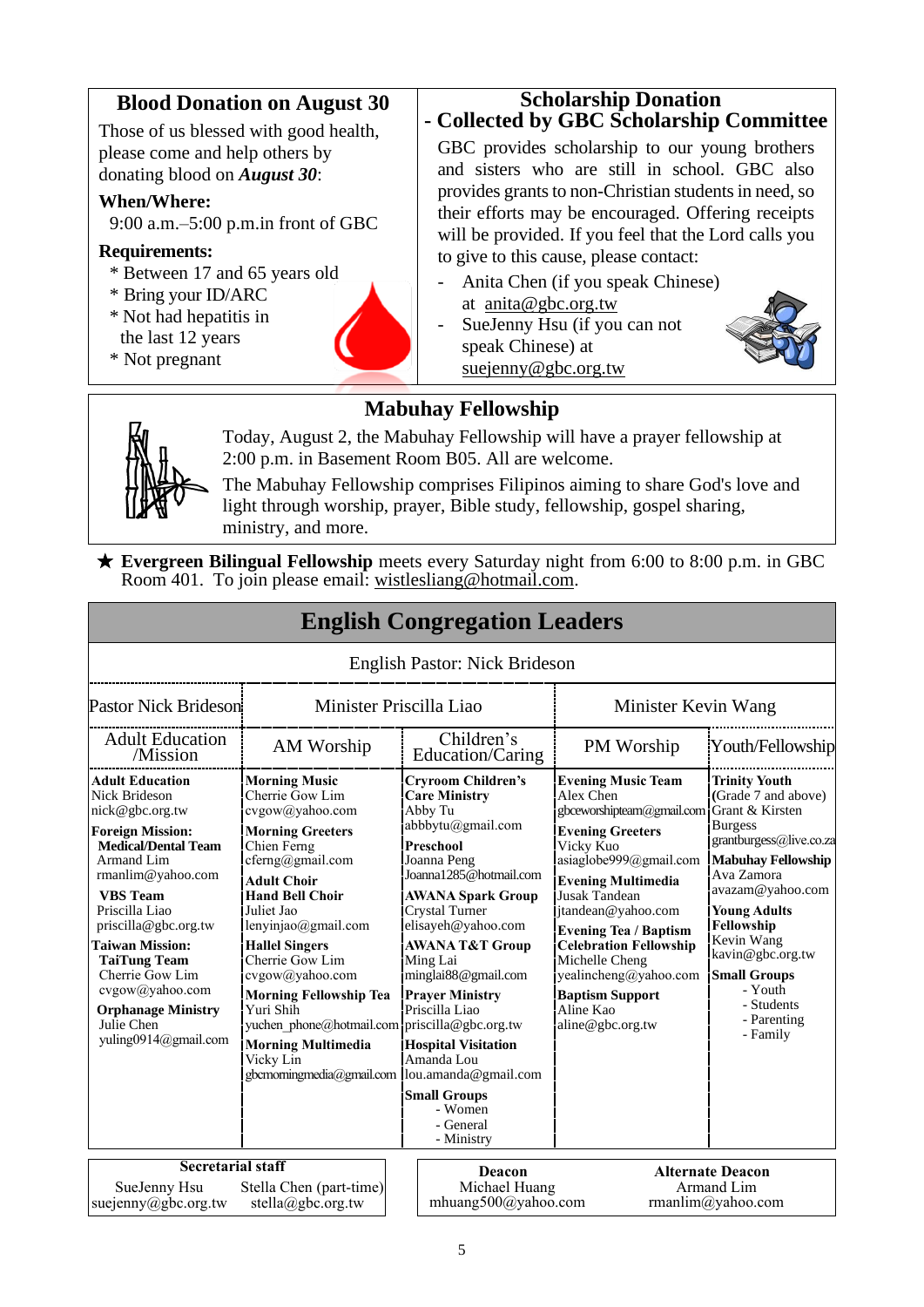| $\star\star$ Sunday School Information – Join a class directly $\star\star$ |                                                                                                                                                           |                           |          |                                       |
|-----------------------------------------------------------------------------|-----------------------------------------------------------------------------------------------------------------------------------------------------------|---------------------------|----------|---------------------------------------|
| <b>Class</b>                                                                |                                                                                                                                                           |                           |          |                                       |
| <b>Beginning Christian Life</b>                                             |                                                                                                                                                           |                           |          | Take the stairs by<br>the front desk, |
| Alpha – New and non-Christians                                              | 11:30 a.m.                                                                                                                                                | Calvary Room              |          | 2.5th floor to both                   |
| Christianity 101 - required for baptism                                     | 11:30 a.m.                                                                                                                                                | <b>Mount of Olives</b>    |          | Calvary and Mount<br>of Olives rooms. |
| <b>Maturing Christians</b>                                                  |                                                                                                                                                           |                           |          |                                       |
|                                                                             | $9:00$ a.m.                                                                                                                                               | Mount of Olives Room      |          |                                       |
| <b>Bible Studies for Life</b>                                               | 6 classes:<br>Room B03 - in Bahasa<br>Room B04<br>Room B05<br>$11:30$ a.m.<br>WanFu 20 Room A<br>WanFu 20 Room C<br>Zoom Class (email: awang@kbfaith.com) |                           | New Time |                                       |
|                                                                             | $2:30$ p.m.<br>$4:00$ p.m.                                                                                                                                | Room 306<br>Room 305      |          | Schedule                              |
| <b>Youth: Grade 7 and above</b>                                             |                                                                                                                                                           |                           |          |                                       |
| <b>Bible Studies for Life</b>                                               | 11:30 a.m.                                                                                                                                                |                           |          | Room 405                              |
| <b>Children</b>                                                             |                                                                                                                                                           |                           |          |                                       |
| Nursery - Age 3 and under                                                   |                                                                                                                                                           | 11:20 a.m. - 12:50 p.m.   |          | Kindergarten                          |
| Preschool - Age 3 to 5                                                      |                                                                                                                                                           | 11:40 a.m. $- 12:40$ p.m. |          | Room 403                              |
| AWANA - Kindergarten (大班) to Grade 6                                        | 11:30 a.m. $-1:00$ p.m.                                                                                                                                   |                           |          | Rooms 401 / 404                       |

|                | $\star\star$ Fellowships - Join a fellowship directly $\star\star$ |                                                   |            |  |  |
|----------------|--------------------------------------------------------------------|---------------------------------------------------|------------|--|--|
|                | <b>Fellowship</b>                                                  | <b>Time</b>                                       | Location   |  |  |
| <b>Meets</b>   | ⊤  Mabuhay                                                         | Sundays; $2:00 - 4:00$ p.m.                       | <b>B05</b> |  |  |
| Sat.<br>Aug. 8 | $\blacktriangleright$ Young Adults (20 -35 y.o.)                   | $2nd \& 4th Saturdays$ ; 10:30 a.m. to 12:00 p.m. | WanFu 22   |  |  |

| $\star\star$ Small Groups – Contact the leader to join $\star\star$                                               |                                       |                                                          |                                                           |  |  |
|-------------------------------------------------------------------------------------------------------------------|---------------------------------------|----------------------------------------------------------|-----------------------------------------------------------|--|--|
| <b>Type</b>                                                                                                       | <b>Name</b>                           | Day/Time                                                 | <b>Contact Emails</b>                                     |  |  |
| <b>Students</b>                                                                                                   | <b>International Students Group</b>   | Friday<br>$7:30 - 9:00$ pm                               | WanFu 22A<br>cesaledro57@gmail.com                        |  |  |
| <b>Parenting</b>                                                                                                  | <b>Parenting Group</b>                | $2nd$ & 4 <sup>th</sup> Sunday<br>$11:30$ am $-12:30$ pm | GBC Room 402<br>rod_syverson@hotmail.com                  |  |  |
| Women                                                                                                             | Women's Group                         | $2nd$ & 4 <sup>th</sup> Saturday<br>$8:30 - 10:30$ am    | Near GBC<br>joeym.vanderwerf@gmail.com                    |  |  |
|                                                                                                                   | Salt & Light                          | Sunday<br>$1:30 - 3:00$ pm                               | <b>GBC Mount of Olives Room</b><br>paulhan2908@gmail.com  |  |  |
|                                                                                                                   | <b>Bilingual Interpretation Group</b> | Sunday<br>$2:00 - 4:00$ pm                               | GBC Room 303<br>cfindler@yahoo.com                        |  |  |
|                                                                                                                   | Crown of Beauty                       | Saturday<br>$2:00 - 4:00$ pm                             | <b>GBC Mount of Olives Room</b><br>clemence4261@gmail.com |  |  |
| <b>General</b>                                                                                                    | Thursday Night Bible<br>Study Group   | Thursday<br>$7:30 - 9:00$ pm                             | GBC Room 301<br>rod_syverson@hotmail.com                  |  |  |
|                                                                                                                   | NanGang Bible<br><b>Study Group</b>   | Friday<br>$7:00 - 9:30$ pm                               | NanGang<br>sagitamaria@gmail.com                          |  |  |
|                                                                                                                   | YungHe Bible Study Group              | Friday<br>$7:00-8:30$ pm                                 | YungHe<br>yedukondaluster@gmail.com                       |  |  |
|                                                                                                                   | HsinChu Bible Study Group             | Friday<br>$7:30 - 8:45$ pm                               | HsinChu<br>rmanlim@yahoo.com                              |  |  |
| <b>Ministry</b>                                                                                                   | <b>Hospital Visitation Group</b>      | Thursday<br>$1:30 - 2:30$ pm                             | Near GBC<br>lou. amanda@gmail.com                         |  |  |
| If you are interested in starting a new group,<br>please contact Minister Priscilla Liao at priscilla@gbc.org.tw. |                                       |                                                          |                                                           |  |  |